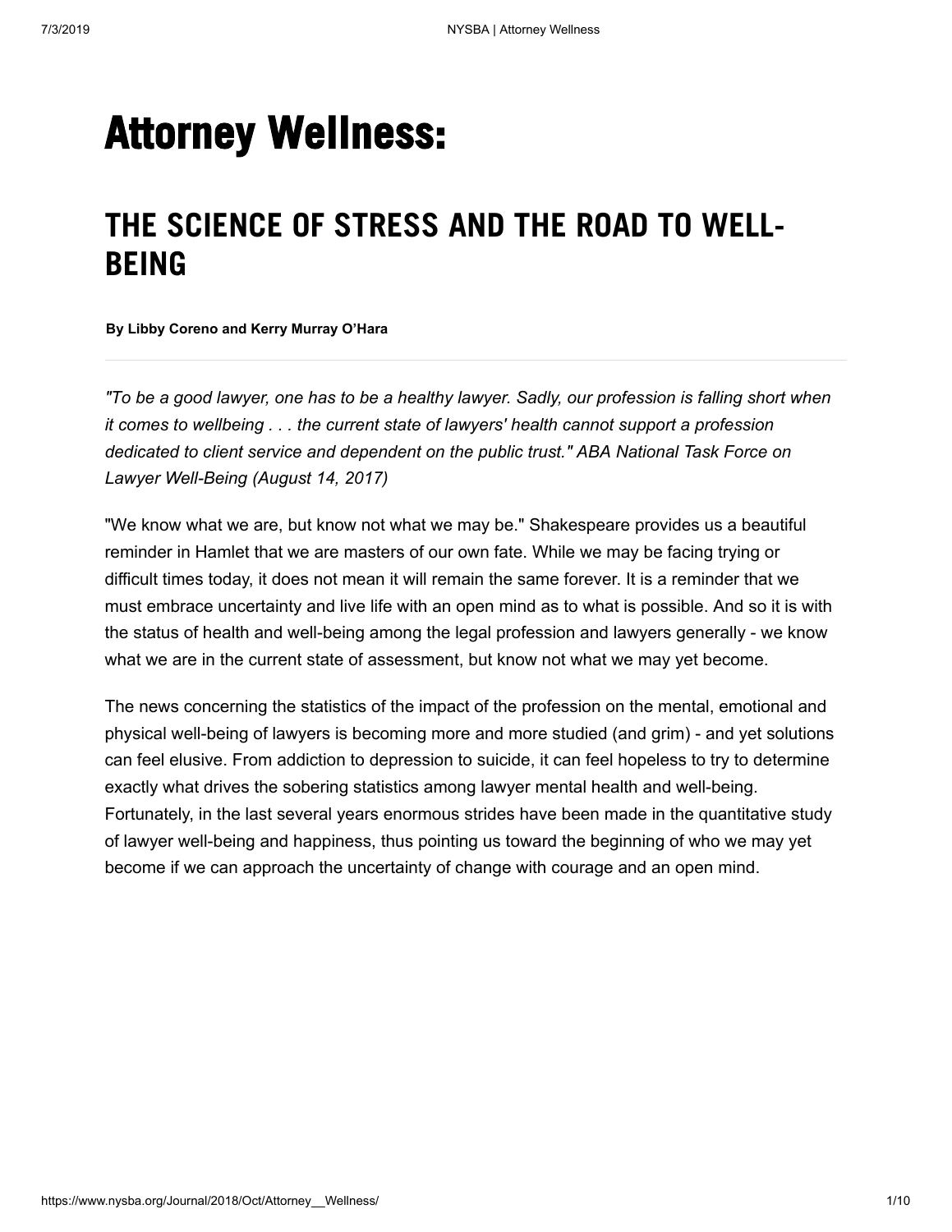<span id="page-1-0"></span>In 2017, the American Bar Association released its report from the National Task Force on Lawyer Well-Being, which outlined recommendations in eight areas for our profession to assist in transforming the practice of law to one that is more focused on the health and well-being of its practitioners.<sup>[1](#page-8-0)</sup> The Report was released on the heels of two other recent and significant quantitative studies of lawyer well-being: Lawrence Kreiger and Kenneth Sheldon's What Makes Lawyers Happy: A Data-Driven Prescription to Redefine Professional Success,George Washington Law Review, 2015, and the ABA/Hazelton Betty Ford Foundation's study in the Journal of Addiction Medicine on substance abuse and mental health issues among attorneys (2016). Yet, the correlation between attorney well-being and the demands of practice are not new. In fact, Johns Hopkins University released a study in 1990 which found that lawyers were nearly four times as likely as the general population to suffer from depression, anxiety, social isolation, and other forms of psychological distress. $^2$  $^2$ 

<span id="page-1-2"></span><span id="page-1-1"></span>Sadly, in the decades between the Johns Hopkins University study on depression and the most recent findings, the health and well-being of lawyers has not improved. The Hazelton Betty Ford study found: (1) 20.6 percent of lawyers screened positive for alcohol-dependent drinking (higher among men and younger attorneys); (2) 28 percent of lawyers suffer from depression (higher among men); (3) 19 percent of lawyers struggle with anxiety (higher among women); and (4) 23 percent of lawyers experience significant stress. $^3$  $^3$  In this article, we will look at some of the causes of higher levels of mental health struggles and substance abuse issues in the legal profession and, more important, some of the recommended changes and techniques that can be implemented in lives of lawyers to help them go from striving to thriving.

### **THE LAWYER 'PERSONALITY'**

<span id="page-1-4"></span><span id="page-1-3"></span>In 2006, Res Gestae published an article by Stephen Terrell which contained the observation that "what makes for a good lawyer may make for an unhappy human being."<sup>[4](#page-8-3)</sup> The psychological underpinnings for the potential disruption to healthy emotional functioning can be drawn from aspects of the lawyer "personality" such as perfectionism, "Type A" attributes, and anticipatory anxiety (or pessimism). When healthy emotional functioning is disrupted, it is not uncommon to suffer from psychological and emotional distress that can often lead to substance use/abuse, burnout, relationship deterioration, and physical health impairment. "Mental health disorders can profoundly affect attorneys' daily functioning. Irritability, feelings of inadequacy, difficulty concentrating, a sense of worry and impending danger, sleep disturbances, heart palpitations, sweating, fatigue and muscle tension are all side effects of depression and anxiety."<sup>[5](#page-8-4)</sup>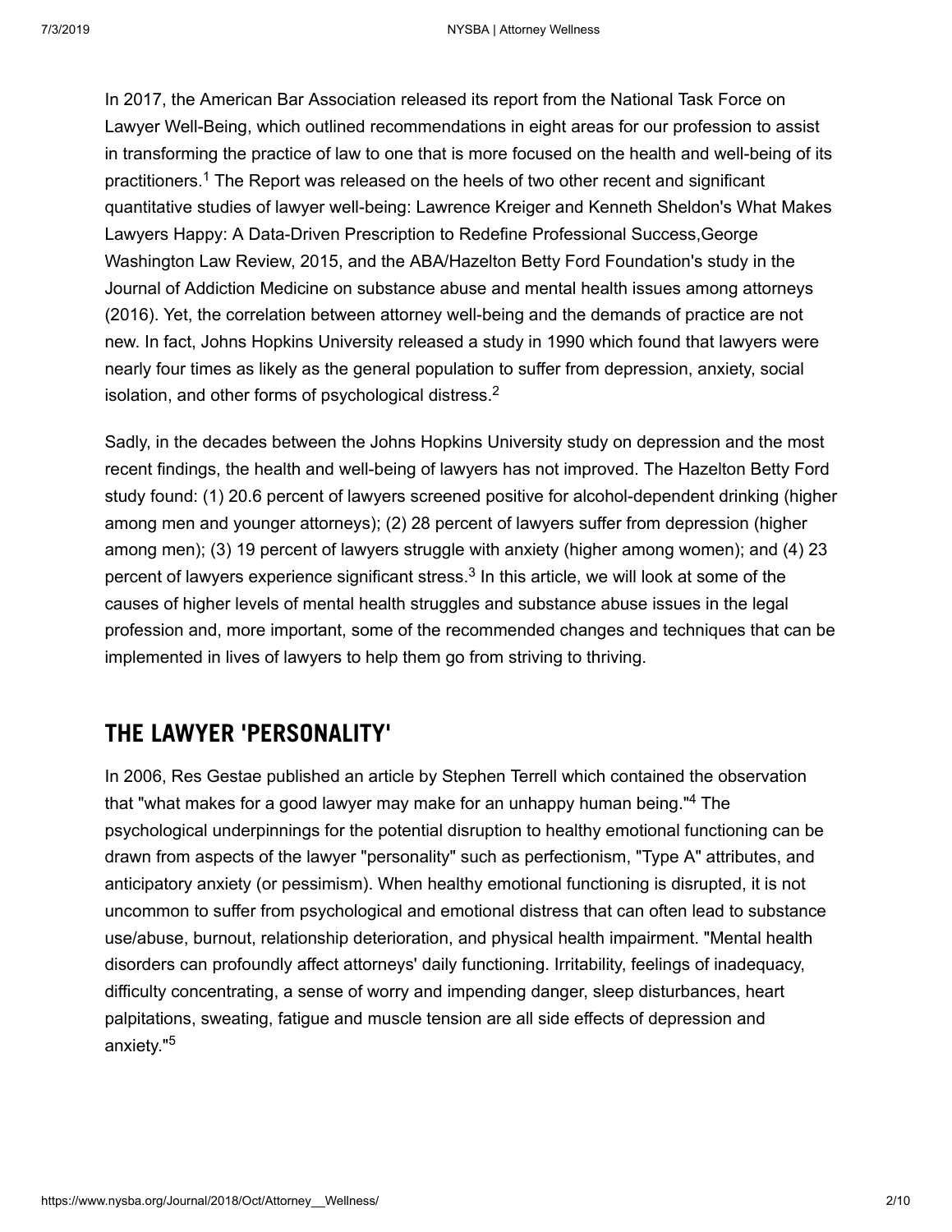<span id="page-2-1"></span><span id="page-2-0"></span>Perfectionism is a pattern of belief where nothing is ever good enough.<sup>[6](#page-8-5)</sup> Law school, law firms, judges and clients reinforce the notion that lawyers must be free from mistakes in order to be effective at their job.<sup>[7](#page-8-6)</sup> At every turn, there is the need to set and meet exceedingly high standards in one's self and in others. Holding the responsibility for the outcome of someone's life can be overwhelming, so all aspects need to be executed without flaws. In order to look at cases "effectively" and maintain a dispassionate detachment to achieve a "perfect" result, lawyers receive early training to be emotionally withdrawn - a trait that can help with professional effectiveness but have disastrous consequences personally.<sup>[8](#page-8-7)</sup> Significantly related to perfectionism is the lawyer trait of being detail-oriented - the ability to pay high-level attention to facts and data, consistently over time, to bring about the desired outcome. Paying attention over long periods of time at such a high level can lead to feelings of competitiveness, urgency, impatience, stress, or Type "A" attributes. $^9$  $^9$  Added together, the attributes that are highly prized in lawyers are also known to lead to mental health disturbances. $^{\rm 10}$  $^{\rm 10}$  $^{\rm 10}$ 

<span id="page-2-4"></span><span id="page-2-3"></span><span id="page-2-2"></span>As one lawyer reflected, "We have the perfect storm of both personality traits and career circumstances which are generally known to cause depression. Most lawyers are Type-A people who put way too much pressure on themselves. In our profession we are always being attacked, literally, from opposing counsel and other players in litigation. Other than professional boxing, I can't think of any other profession where the job requires constant fighting."<sup>[11](#page-8-10)</sup>

<span id="page-2-6"></span><span id="page-2-5"></span>Perhaps the most notable of all lawyer traits is that of "anticipatory anxiety," or being trained to worry. Psychologist Tyger Latham notes that lawyers are "[p]aid worriers . . . [and] expected to predict the future, to anticipate threats and guard against anything that could arise. So they learn to see problems everywhere, even when they don't exist. And they start to perceive threats as life or death matters."<sup>[12](#page-8-11)</sup> James A. Fassold, a lawyer in Phoenix, opined that "[Lawyers] constantly ask the question 'what's the worst that could happen?' As a result, lawyers are on a permanent 'fight or flight' mode, constantly on guard. They have nothing to sell but their time and advice. They're not cranking out widgets. They can't make more time."<sup>[13](#page-8-12)</sup>

<span id="page-2-8"></span><span id="page-2-7"></span>The training toward worry leads to high negative arousal states, a negative perception of the future, and pessimism. In fact, in the Johns Hopkins study from 1990, the legal profession was the only one where pessimism outperformed optimism. $^\mathrm{14}$  $^\mathrm{14}$  $^\mathrm{14}$  In the normal clinical setting, a trained psychotherapist would begin treatment with a patient to train them away from anticipatory anxiety; rather than toward it. Such worry is a hallmark of suboptimal psychology in a human being and yet is a cornerstone of lawyer training.

# **A CULTURE IN RESISTANCE**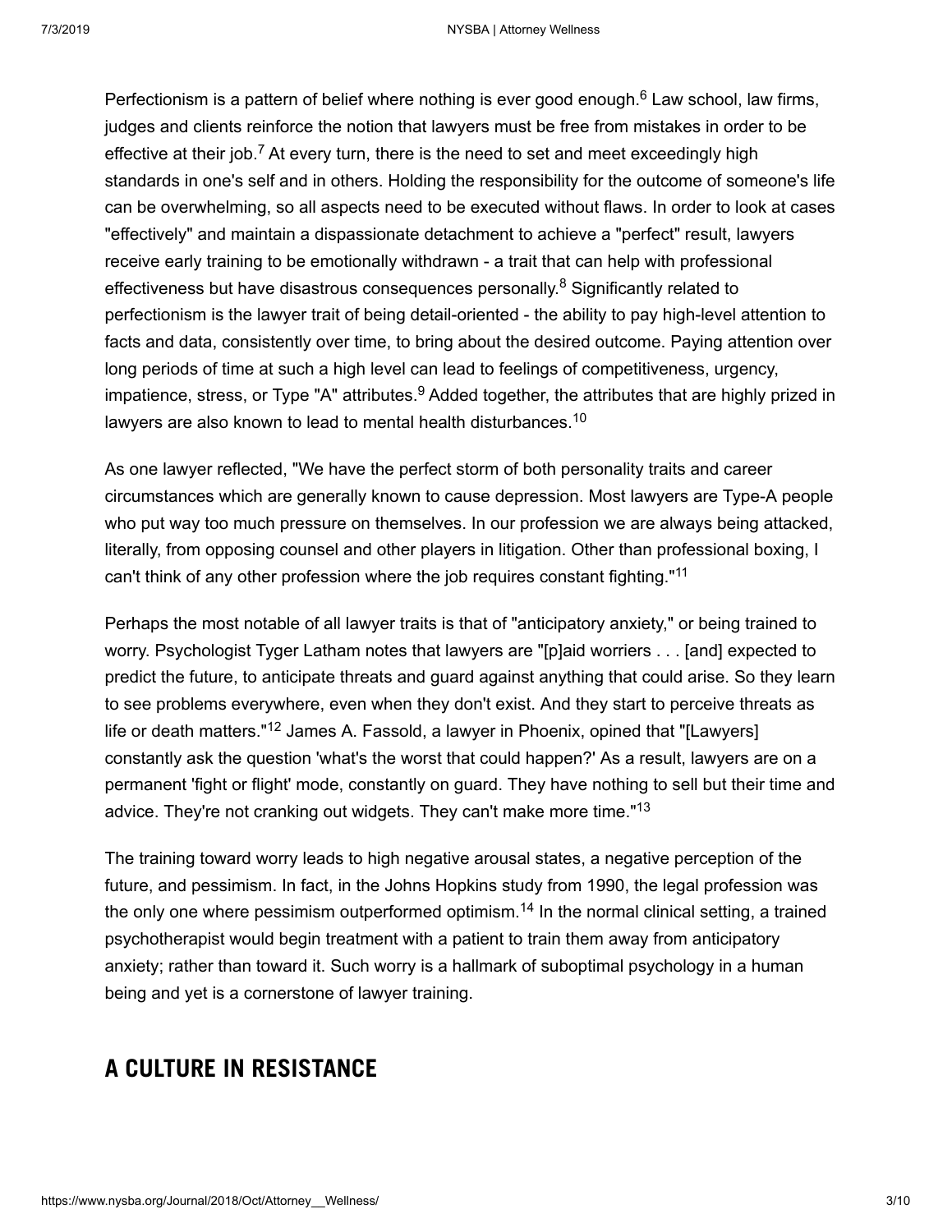<span id="page-3-0"></span>In its current state, the legal profession finds itself facing myriad issues above and beyond a mental health or substance abuse crisis. Lawyers also contend with a changing landscape that includes increased "social alienation, work addiction, sleep deprivation, job dissatisfaction, a 'diversity crisis,' complaints of work-life conflict, incivility, narrowing values in which profit predominates, and negative public perception."<sup>[15](#page-8-14)</sup> And yet, with all that is confronting the industry, the ABA's National Task Force on Attorney Well-Being noted in its 2017 Report a culture with deep barriers and resistance to discussing the problems in practicing law, seeking out help and services, and working as a community to establish best practices for the well-being of its membership.<sup>[16](#page-8-15)</sup> Perhaps most notable of all is that lawyers address these demonstrably high levels of unhappiness and dissatisfaction with "a sense of acceptance rather than outrage."<sup>[17](#page-8-16)</sup>

<span id="page-3-3"></span><span id="page-3-2"></span><span id="page-3-1"></span>A 2004 study of lawyers recovering from mental illness determined that the two greatest factors in failing to seek treatment was the belief that "they could handle it on their own" and that discovery of treatment would stigmatize their reputation.<sup>[18](#page-8-17)</sup> The National Task Force on Lawyer Well-Being released its research that included an expansive list of reasons why lawyers are so help-averse, including: "(1) failure to recognize symptoms; (2) not knowing how to identify or access appropriate treatment or believing it to be a hassle to do so; (3) a culture's negative attitude about such conditions; (4) fear of adverse reactions by others whose opinions are important; (5) feeling ashamed; (6) viewing help-seeking as a sign of weakness, having a strong preference for self-reliance, and/or having a tendency toward perfectionism; (7) fear of career repercussions; (8) concerns about confidentiality; (9) uncertainty about the quality of organizationally-provided therapists or otherwise doubting that treatment will be effective; and (10) lack of time in busy schedules."<sup>[19](#page-8-18)</sup> Moreover, some state applications for the bar admission require disclosure by a lawyer if he or she has received treatment for any type of mental illness. [20](#page-8-19)

<span id="page-3-6"></span><span id="page-3-5"></span><span id="page-3-4"></span>Attorney and author Jeena Cho observed that "Lawyers are risk averse. We don't want to be the first to try anything new because we love stare decisis. Not only is there a resistance to trying a different way of practicing law to reduce these issues lawyers struggle with, it appears that there is a deep level of denial. It's the lawyers at the other law firms who are struggling with depression, problematic drinking or substance abuse. When an attorney is exposed as struggling with these serious mental health issues, it's treated as an isolated incident, that the problem is unique to him or her - not as a systemic issue."<sup>[21](#page-8-20)</sup>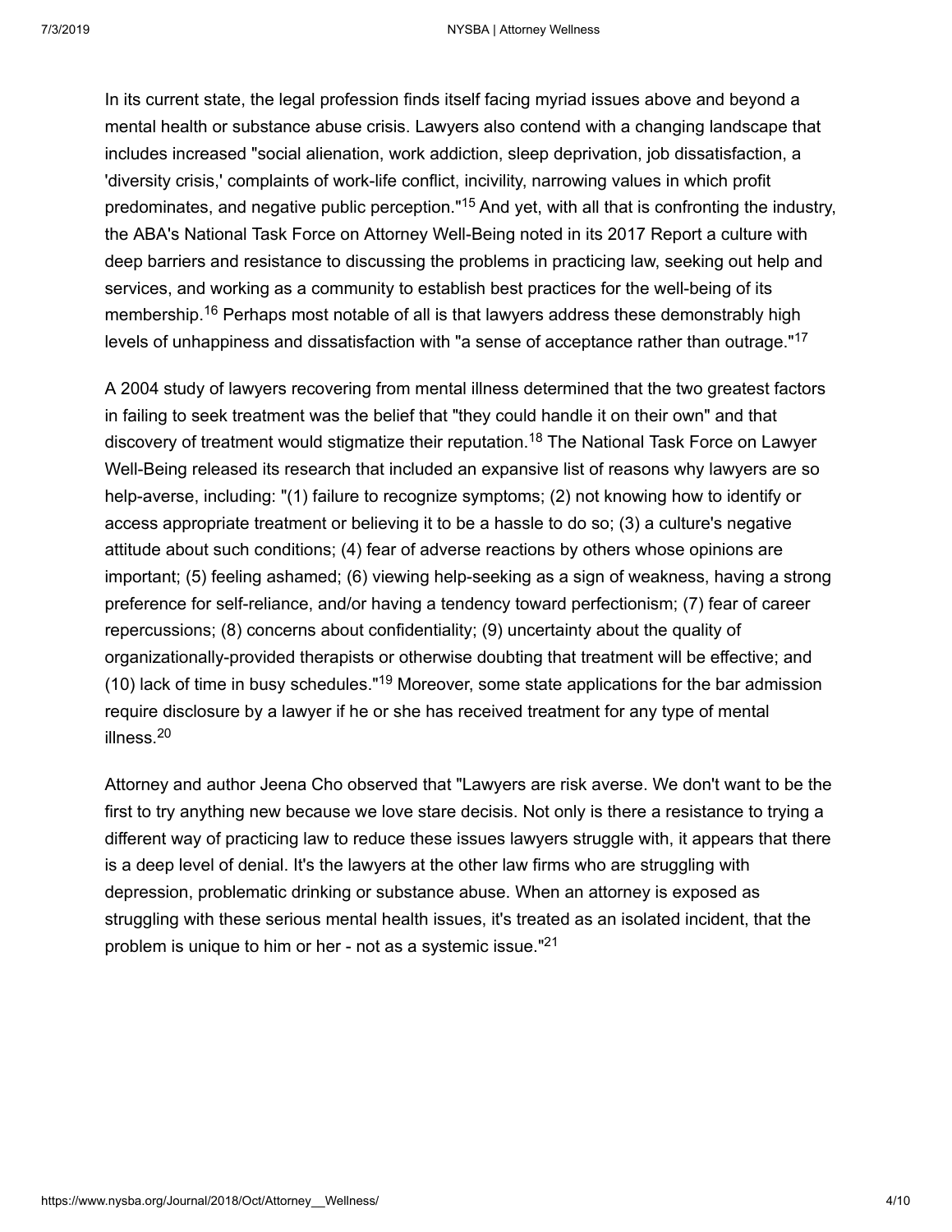<span id="page-4-0"></span>As a result, a perfect storm can be observed where lawyers are predisposed to certain traits that cause stress and burnout, are then trained into anticipatory anxiety (professional worriers), which is known to be suboptimal psychology, and then are potentially stigmatized and perceived as weak when the burden becomes too much. Rather than seek professional help, many lawyers "withdraw from peers, friends and family, or engage in 'maladaptive coping behaviors' such as self-medicating with alcohol and other substances." $^{22}$  $^{22}$  $^{22}$  In essence, the contributing factors to a lawyer's unhappiness coupled with the resistance to seek help may lead to the higher than average levels of problem drinking and substance abuse, according to the most recent research.

#### **CHANGE IS IN THE AIR**

<span id="page-4-2"></span><span id="page-4-1"></span>In 2015, Larry Kreiger and Kennon Sheldon published What Makes Lawyers Happy? A Data-Driven Prescription to Redefine Professional Success in the George Washington Law Review, which laid out the results of surveys taken from more than 6,200 lawyers throughout the country in every aspect of the profession. $^{23}$  $^{23}$  $^{23}$  For the first time, Kreiger and Sheldon provide lawyers with the statistical proof that the extrinsic values that drive the definition of "success" (power, prestige, money, highly prized achievements) do not bear "any relationship to the well-being of [lawyers]."<sup>[24](#page-8-23)</sup> In fact, the authors found a direct correlation between well-being and intrinsic values such as autonomy, integrity, close relationships, and meaningful and purposeful work which, when experienced, lead to higher levels of productivity, lower turnover, and overall workplace satisfaction. $^{25}$  $^{25}$  $^{25}$  The conclusions drawn from the data should make a change-resistant profession take notice of the importance of well-being, if not solely for the health of their colleagues writ large, but also because the estimated costs of attorney turnover among large firms is \$25 million per year. [26](#page-8-25)

<span id="page-4-5"></span><span id="page-4-4"></span><span id="page-4-3"></span>Beyond the data and profitability implications, the ABA's National Task Force on Attorney Well-Being estimated in its 2017 Report that "40 to 70 percent of disciplinary proceedings and malpractice claims against lawyers involved substance abuse or depression, and often both."<sup>[27](#page-8-26)</sup> The New York State Rules of Professional Conduct ("Rules") contain multiple references to the responsibility and duty of lawyers charged with the public and client trust. Rule 1.1 requires that a lawyer provide "competent representation" and Rule 1.3 prohibits the neglect of the client matter. In these two examples, it is self-evident that the lawyer must have the capacity to be both competent and attentive - two skills that are substantially affected when the lawyer's health and well-being is suboptimal. From a clinical perspective, the Report illustrated that suffering from depression directly impacts executive functioning that is necessary for memory, attention, and problem-solving, while nearly 80 percent of alcohol abusers suffer mild to severe cognitive impairment. [28](#page-8-27)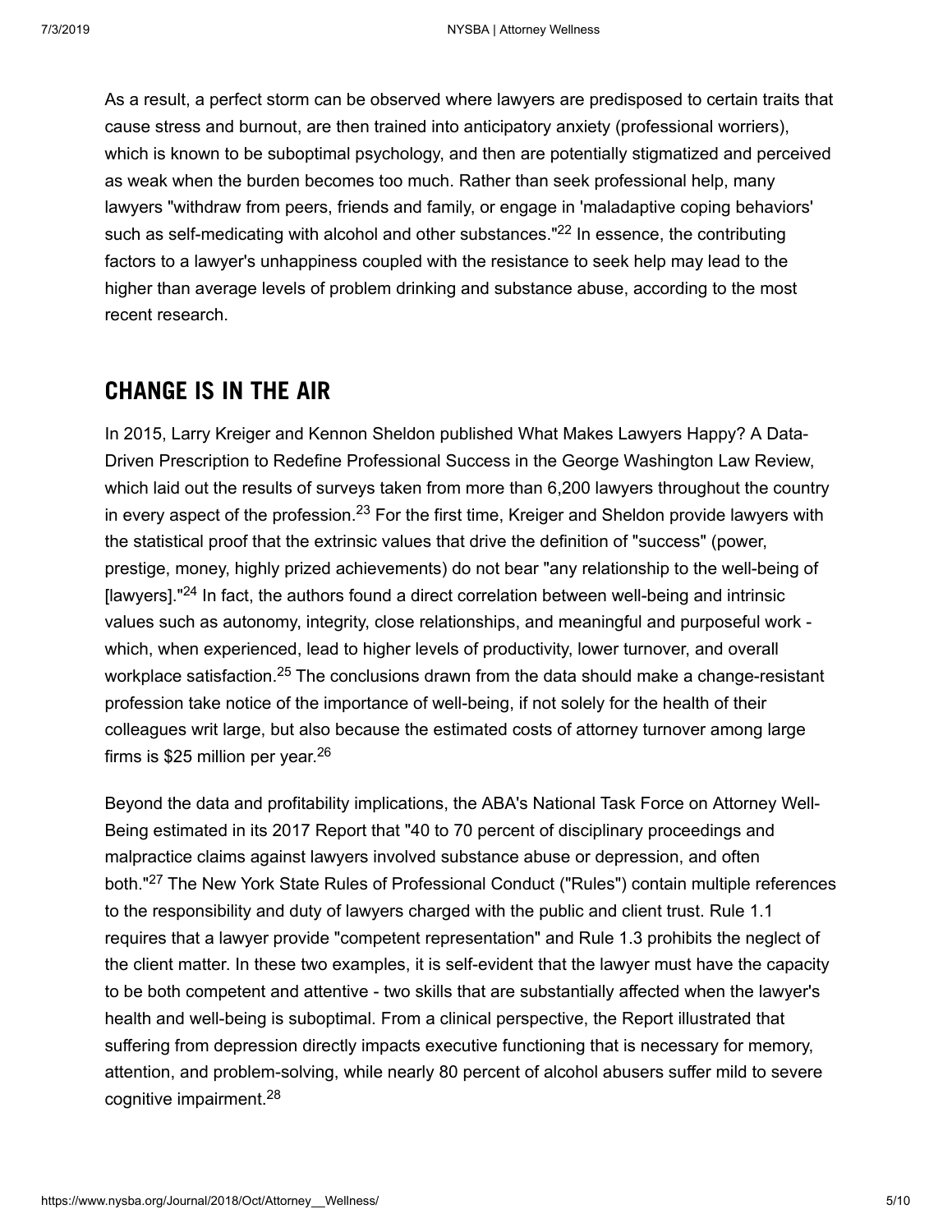In addition to the workplace satisfaction, profitability, risk management, and ethical implications, lawyers are a cohort whose ecosystem is impacted by the health and well-being of one another from courtrooms to board rooms. In short, focusing on the well-being of the profession as a collective and individually is simply the right thing to do.

## **FROM STRIVING TO THRIVING: THE ROAD TO WELL-BEING**

While the definition of well-being may vary from person to person, clinical practitioners generalize health and wellness across eight distinct areas of life: social, physical, spiritual, emotional, occupational, financial, environmental, and intellectual.<sup>[29](#page-8-28)</sup> The "Eight Dimensions of Wellness" have been roundly accepted as the integrative approach to assessing and addressing overall well-being - including by the U.S Department of Health and Human Services (Substance Abuse and Mental Health Services Administration). $^{\rm 30}$  $^{\rm 30}$  $^{\rm 30}$  In the Report, the ABA's National Task Force described well-being for lawyers as:

<span id="page-5-1"></span><span id="page-5-0"></span>*A continuous process whereby lawyers seek to thrive in each of the following areas: emotional health, occupational health, creative and intellectual endeavors, sense of spirituality or greater purpose in life, physical health, and social connections with others. Lawyer well-being is part of a lawyer's ethical duty of competence. It includes lawyers' ability to make healthy, positive work/life choices to assure not only a quality of life within their families and communities, but also to help them make responsible decisions for their clients. [31](#page-8-30)*

<span id="page-5-3"></span><span id="page-5-2"></span>The recommendations from the National Task Force are sweeping - from law schools to Lawyer Assistance Programs to law firm and even malpractice careers. $^\mathrm{32}$  $^\mathrm{32}$  $^\mathrm{32}$  In summary, the Report encourages our profession to (1) identify stakeholders and the role each one can play in reducing toxicity; (2) work to eliminate the stigma associated with asking for and receiving help; (3) emphasize well-being as an "indispensable" part of a lawyer's duties; (4) educate the profession on issues affecting well-being; and (5) take steps to change how law is practiced and regulated with well-being in mind.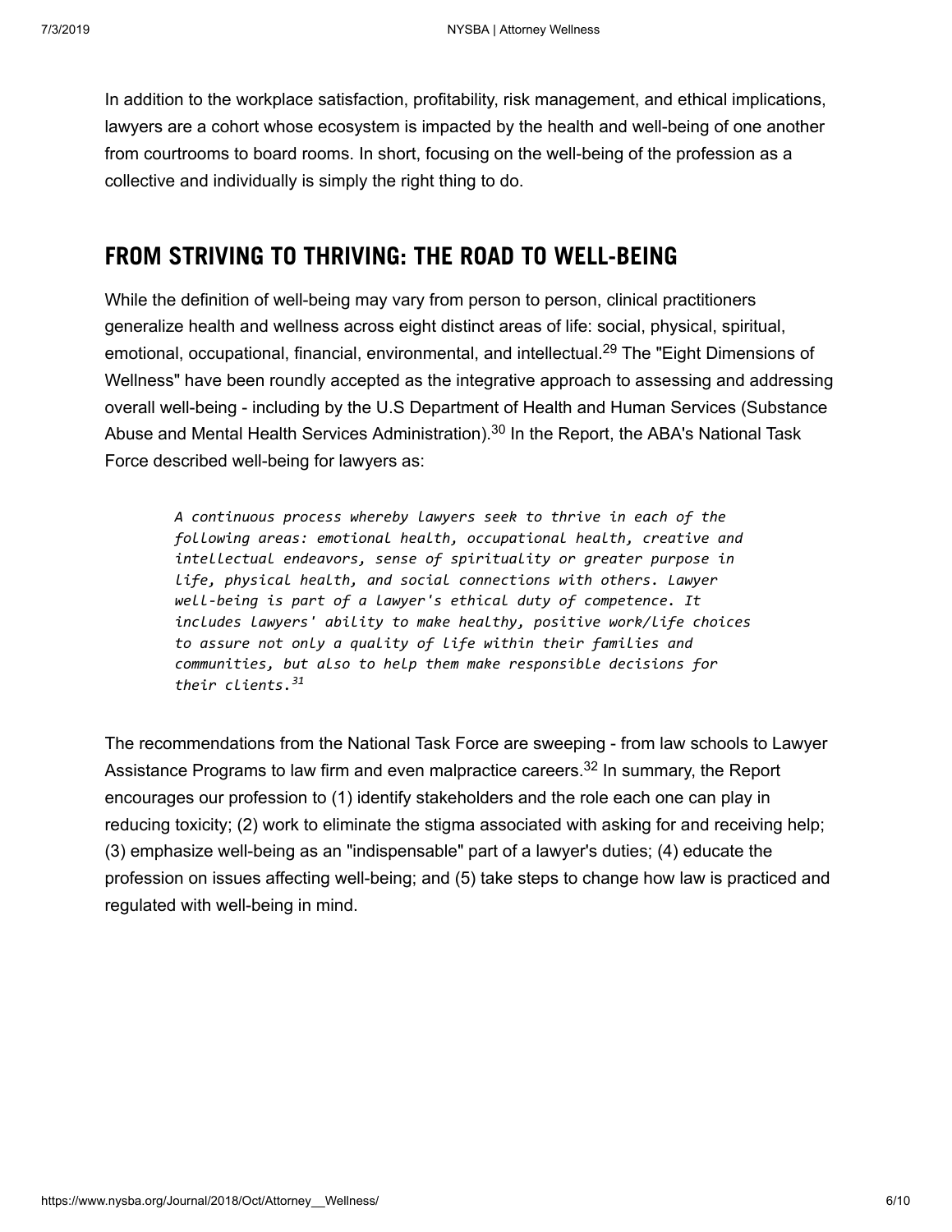In light of the Report's recommendations, and as a direct result of the growing empirical data concerning the state of lawyer well-being, New York has become the sixth state in the nation to form a committee for Attorney Well-Being, which operates as a subcommittee to the Law Practice Management Committee of the New York State Bar Association. The purpose of the Attorney Well-Being subcommittee is to identify areas of support and to offer assistance to members who seek to implement ways of thriving professionally and personally, and partnering with other NYSBA Committees to bring awareness, programming, and leadership to the issues that both affect well-being and build resiliency.

As part of the NYSBA Annual Meeting in 2018, the authors of this article presented four steps that can be undertaken by firms and legal employers now to assist in facilitating well-being in the workplace. First, we encourage legal employers, law schools, and bar associations to invest in or make available mindfulness or stress reduction programs to law students and lawyers, as well as actively support the time commitment required for the course work. Beyond mindfulness, there are cognitive and dialectical behavioral techniques that can also be utilized to help build resiliency, distress tolerance, and emotional regulation. Programs that build leadership skills, increase competency, listening and empowerment are all part of the Eight Dimensions of Wellness and can have a profound effect on overall well-being. Second, we encourage lawyers, especially lawyers with influence and experience, to engage with leadership within the profession to assist in destigmatizing help-seeking for lawyers. It is the intent of the Attorney Well-Being subcommittee to provide online resources to members to facilitate ways to normalize and encourage wellness as a primary factor in the competency of lawyers. Third, we recommend developing best practices in organizations with lawyers (law schools, law firms, government, and bar associations) for addressing and reducing negative cultural messages that perpetuate the "lawyer personality" of pessimism and perfectionism. Programs are being developed that will specifically address the need for lawyers to develop the skills necessary to "turn on" their training to anticipate problems, but also to be able to turn it off so that life is not simply a series of worst-case scenarios. Finally, we invite all members of the NYSBA to review the selfevaluations and lifestyle management resources that are available at the Attorney Well-Being subcommittee's webpage. The availability of technology, apps, and education is wide - stretching across multiple areas of life from substance consumption to tech addiction to financial mindfulness.

#### **CONCLUSION**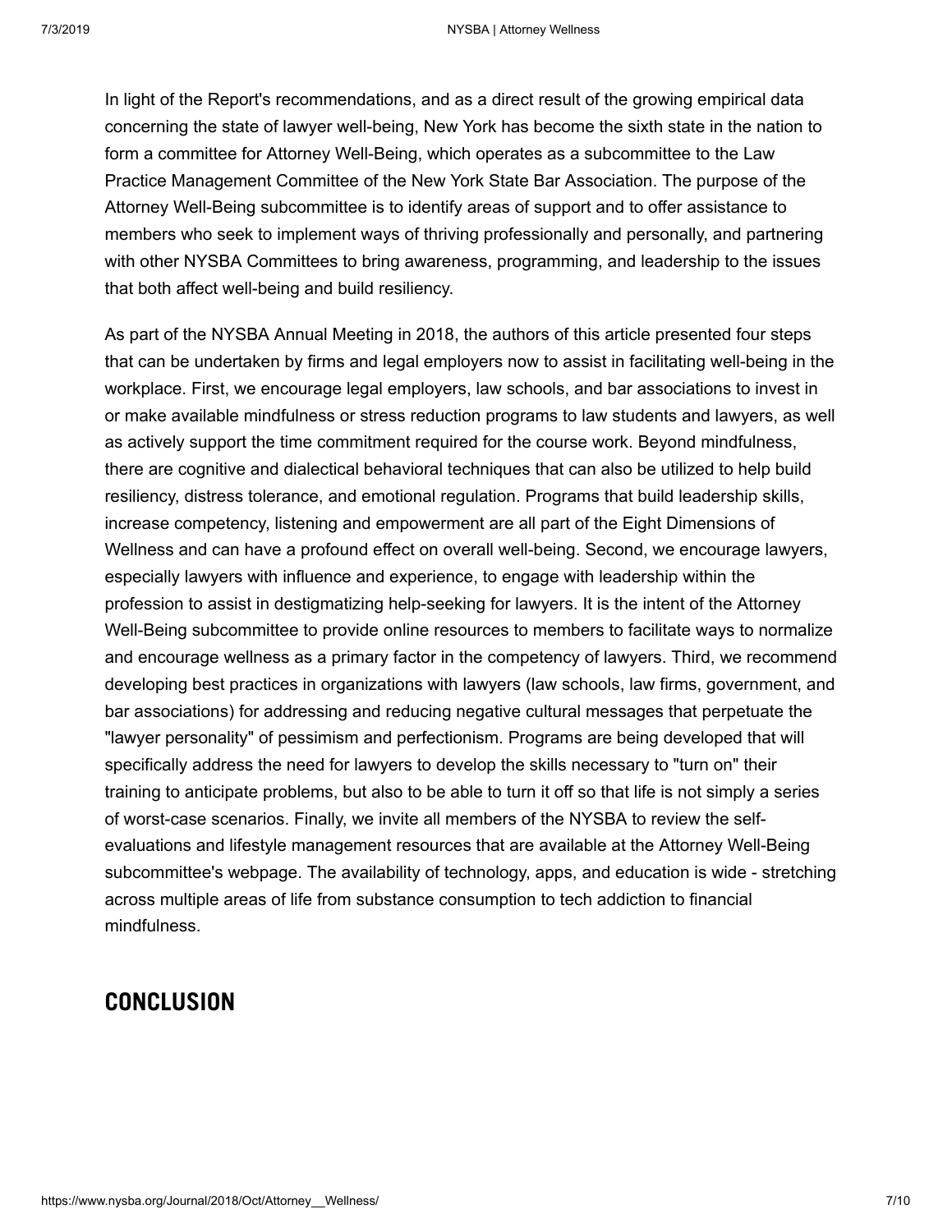As Shakespeare's Ophelia pondered philosophically in Hamlet, lawyers now know who they are in terms of well-being, but there is so much possibility in who we may yet become. From productivity and profitability to ethical concerns and the public trust, to the duty we owe to one another, there has never been more evidence or a greater mandate to work toward normalizing well-being in the legal profession. For a slow-to-change profession, the drumbeat continues its rhythm and only grows in volume. It will require courage and open minds to embrace the direction toward the improvement of the lives of lawyers and those who love them.

"The time is now to use your experience, status, and leadership to construct a profession built on greater well-being, increased competence, and greater public trust." The Report of the National Task Force on Attorney Well-Being, 2017.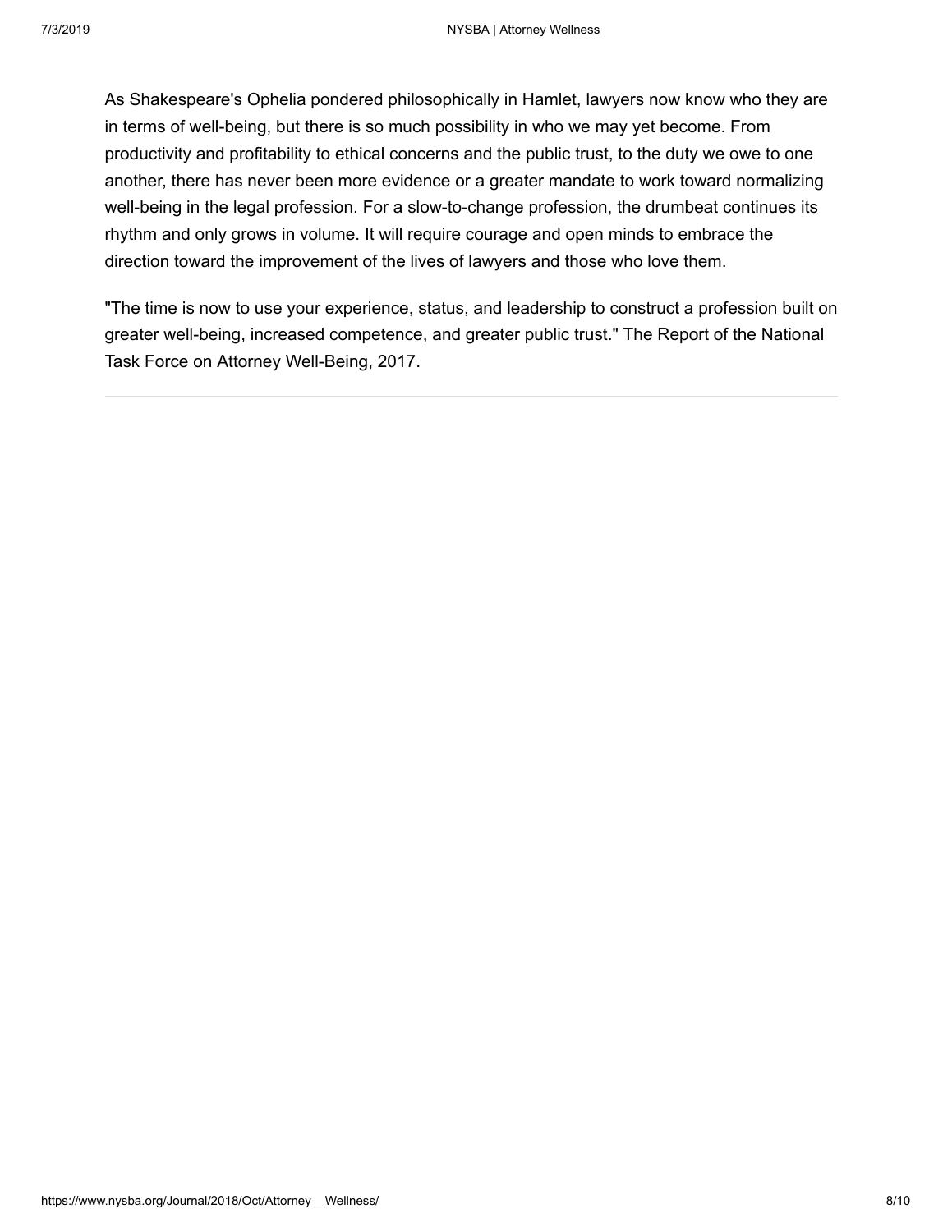- <span id="page-8-0"></span>1. The Path to Lawyer Well-Being: Practical Recommendations for Positive Change. The Report of the National Task Force on Lawyer Well-Being, American Bar Association, August 2017, https://www.americanbar.org/content/dam/aba/images/abanews/ThePathToLawyerWellBeingReportRevFINAL.pdf. 4
- 
- <span id="page-8-1"></span>2. Ciobanu, Terrell, Out of the Darkness: Overcoming Depression Among Lawyers, American Bar Association, GP Solo, March/April 2015. [↵](#page-1-1)
- <span id="page-8-2"></span>3. Krill, Patrick R. JD, LLM; Johnson, Ryan MA; Albert Linda MSSW, The Prevalence of Substance Use and Other Mental Health Concerns Among American Attorneys. Journal of Addiction Medicine, Vol. 10, Issue 1, January/February 2016. (Additional statistics include: social anxiety (16.1 percent), attention deficit hyperactivity disorder (12.5 percent), panic disorder (8 percent), and bipolar disorder (2.4 percent), suicidal thought at one time in career (11.5 percent), self-injurious behaviors (2.9 percent), and prior suicide attempt (0.7 percent).  $\leftrightarrow$
- <span id="page-8-3"></span>4. Ciobanu, supra note 2. 4
- <span id="page-8-4"></span>5. Gordon, Leslie, How Lawyers Can Avoid Burnout and Debilitating Anxiety, ABA Journal, July 2015. ↓

<span id="page-8-5"></span>6. Id. [↵](#page-2-0)

- <span id="page-8-6"></span>7. The Path to Lawyers Wellbeing, supra note 1, at page 22. ♦
- <span id="page-8-7"></span>8. Ciobanu, supra note 2. [↵](#page-2-2)
- <span id="page-8-8"></span>9. Elwork, Amiram, A Lawyer's Guide to Dealing with Burnout: Does Burnout Mean I Should Leave My Job or the Law Altogether?, LawyerswithDepression.com, May 16, 2008. 4
- <span id="page-8-9"></span>10. Gordon, supra note 5. 4
- <span id="page-8-10"></span>11. Dina Roth Port, Lawyers Weigh In: Why Is There a Depression Epidemic in the Profession?, ABA Journal, Your Voice, May 11, 2018, p. 5. [↵](#page-2-5)
- <span id="page-8-11"></span>12. Gordon, supra note 5. [↵](#page-2-6)
- <span id="page-8-12"></span>13. Roth Port, supra note 11, at p. 7.  $\neq$
- <span id="page-8-13"></span>14. Gordon, supra note 5. 4
- <span id="page-8-14"></span>15. The Path to Lawyer Well-Being, supra note 1, at p. 7. ♦
- <span id="page-8-15"></span>16. Id. at p. 13. [↵](#page-3-1)
- <span id="page-8-16"></span>17. Gordon, supra note 5. ♦
- <span id="page-8-17"></span>18. Ciobanu, supra note 2. 4
- <span id="page-8-18"></span>19. The Path to Lawyer Well-Being, supra note 1, at p. 13. ♦
- <span id="page-8-19"></span>20. Ciobanu, supra note 2. 4
- <span id="page-8-20"></span>21. Cho, Jeena, Study Indicates Lawyers Struggling with Substance Use and Other Mental Health Issues, Forbes.com, July 30, 2016 ↔
- <span id="page-8-21"></span>22. Gordon, supra note 5. 4
- <span id="page-8-22"></span>23. Lawrence S. Kreiger and Kennon M. Sheldon, What Makes Lawyers Happy? A Data-Driven Prescription to Redefine Professional Success, 83 Geo. Wash. L. Rev. 554 (2015). 4
- <span id="page-8-23"></span>24. Id. [↵](#page-4-2)
- <span id="page-8-24"></span>25. Id. at 623–24. [↵](#page-4-3)
- <span id="page-8-25"></span>26. The Path to Lawyer Well-Being, supra note 1, at p. 8. 4
- <span id="page-8-26"></span>27. Id. [↵](#page-4-5)
- <span id="page-8-27"></span>28. Id. at 9. ↵
- <span id="page-8-28"></span>29. Swarbrick, M. (2006), A wellness approach, Psychiatric Rehabilitation Journal, 29 (4) 311- 3314. A self-test on well-being is available on the Attorney Wellbeing subcommittee page at NYSBA.org. [↵](#page-5-0)
- <span id="page-8-29"></span>30. https://store.samhsa.gov/shin/content//SMA16-4953/SMA16-4953.pdf. [↵](#page-5-1)
- <span id="page-8-30"></span>31. The Path to Lawyer Well-Being, supra note 1, at p. 9. ♦

<span id="page-8-31"></span>32. Id. [↵](#page-5-3)